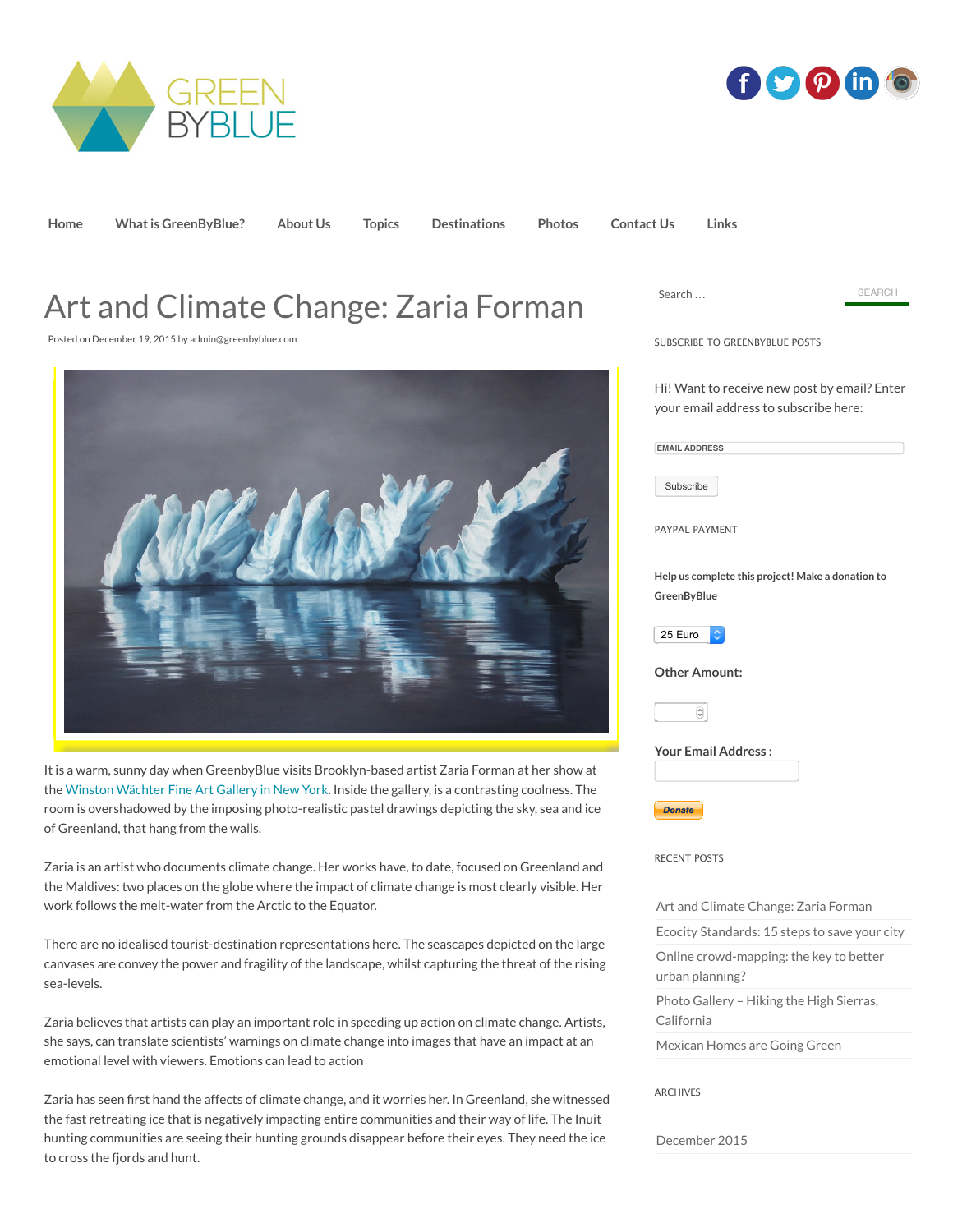On the other side of the planet, the melted ice of the Arctic is threatening to submerge the lowest and flattest country on earth: the Maldives. Most tourists who visit this popular island paradise are blissfully unaware of this threat. Zaria witnessed what the foreign tourist does not: the Maldives outside of the resorts. In a few decades it is very likely that the inhabitants, may have to immigrate en masse because home has been engulfed by the ocean.

Zaria first became aware of the urgency of climate change on a trip to Greenland in 2006. She returned to the Arctic nation in 2012, leading an expedition called Chasing the Light along its North Western Coast. The expedition echoed a similar journey by American artist William Bradford in 1869. The journey was also a very personal one for Zaria, as it was in honour of her mother who passed away the year before. This year, Zaria has been invited aboard the National Geographic Explorer as artist in residence, to document its voyage to the Antarctic.

A film is currently in production called [Ice to Islands,](http://icetoislands.com/) which documents her voyages to Greenland and the Maldives with fellow artists Drew Denny and Lisa Lebofsky to highlight the impact of rising sea levels.

Zaria Forman's works gained attention on the internet in 2014, and have since gathered world-we interest. Her pieces have been featured in the American television series House of Cards. Her next solo exhibition will be place at Winston Wächter Fine Art's Seattle gallery, in Spring 2017.

You can read more about Zaria and see her work [here](http://www.zariaforman.com/).



Maldives no. 09 by Zaria Forman. Soft pastel on Paper



Greenland No. 63 by Zaria Forman. Soft pastel on Paper



| November 2015    |
|------------------|
| September 2015   |
| August 2015      |
| June 2015        |
| May 2015         |
| April 2015       |
| March 2015       |
| February 2015    |
| January 2015     |
| December 2014    |
| November 2014    |
| October 2014     |
| September 2014   |
| August 2014      |
| <b>July 2014</b> |
| June 2014        |
| May 2014         |
| April 2014       |

ADS

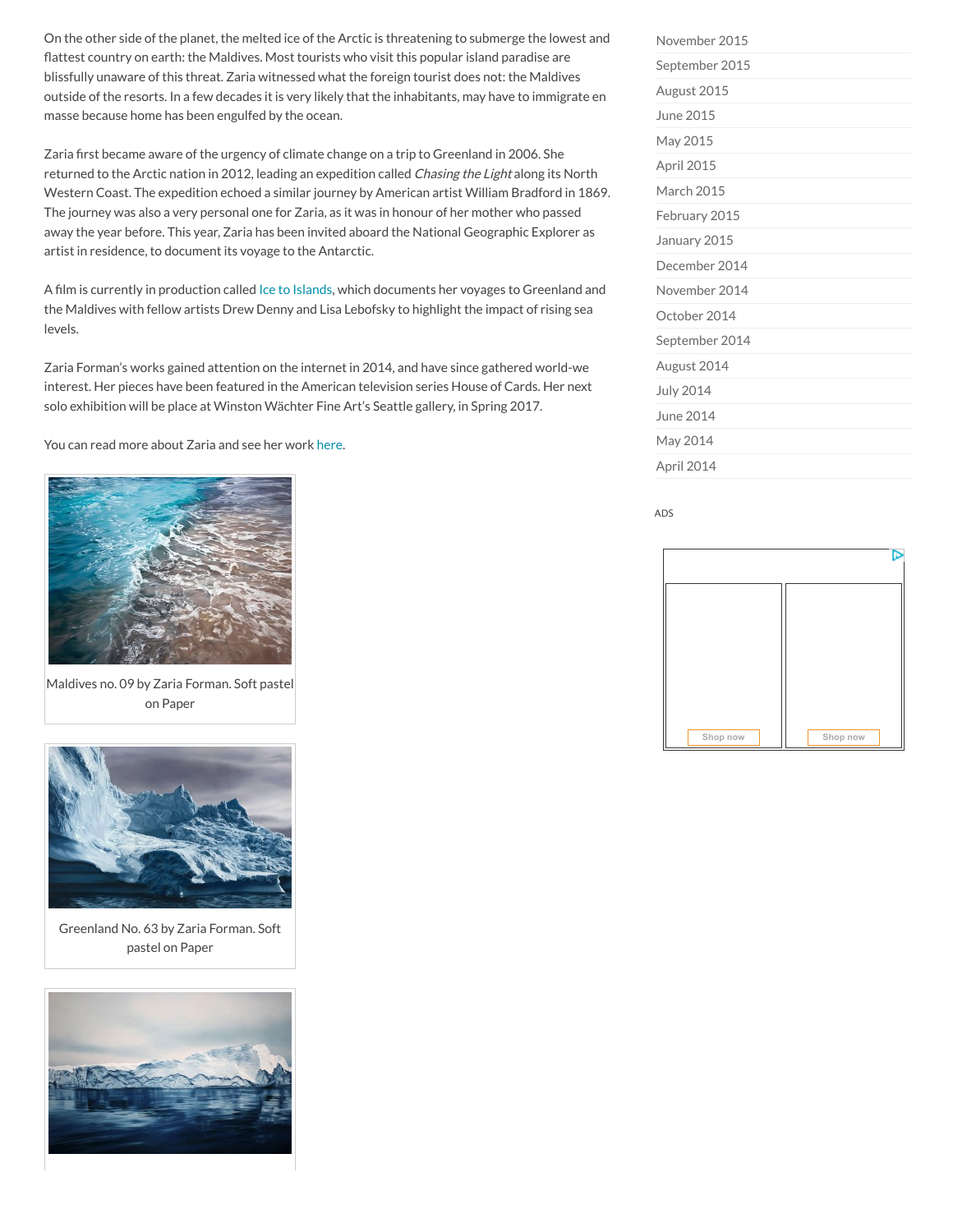Greenland No.54 by Zaria Forman. Soft pastel on Paper



Greenland No.52 by Zaria Forman. Soft pastel on Paper

**Share**



**Related**

[Back to Nature in Yankalilla,](http://greenbyblue.com/yankilila-south-australia/) South Australia January 9, 2015 In "Australia"

[Photo Gallery – Hiking the High](http://greenbyblue.com/hike-sequoia/) Sierras, California August 17, 2015 In "Climate change"

[Decarbonising Australia's](http://greenbyblue.com/decarbonising-australia/) economy by 2050 January 31, 2015 In "Australia"

[This entry was posted in](http://greenbyblue.com/tag/new-york/) [Uncategorized](http://greenbyblue.com/category/uncategorized/)[,](http://greenbyblue.com/tag/new-york/) [Communit](http://greenbyblue.com/category/community/)[y,](http://greenbyblue.com/tag/new-york/) [Natural Environment](http://greenbyblue.com/category/natural-environment/)[,](http://greenbyblue.com/tag/new-york/) [Climate chang](http://greenbyblue.com/category/climate-change/)[e,](http://greenbyblue.com/tag/new-york/) [USA](http://greenbyblue.com/category/usa/) [and tagged](http://greenbyblue.com/tag/new-york/) [ar](http://greenbyblue.com/tag/art/)[t, c](http://greenbyblue.com/tag/new-york/)[limate](http://greenbyblue.com/tag/climate/)[,](http://greenbyblue.com/tag/new-york/) [USA](http://greenbyblue.com/tag/usa/)[, New](http://greenbyblue.com/tag/new-york/) York. Bookmark the [permalink](http://greenbyblue.com/2709-2/).

← [Ecocity Standards: 15 steps to save your city](http://greenbyblue.com/ecocity-standards/)

## **LEAVE A REPLY**

Your email address will not be published. Required fields are marked **\***

**COMMENT**

| - *<br><b>EMAIL</b><br><b>WEBSITE</b> | <b>NAME</b><br>$\ddot{\phantom{1}}$ |  |  |
|---------------------------------------|-------------------------------------|--|--|
|                                       |                                     |  |  |
|                                       |                                     |  |  |
|                                       |                                     |  |  |
|                                       |                                     |  |  |

 $\mathcal{L}$